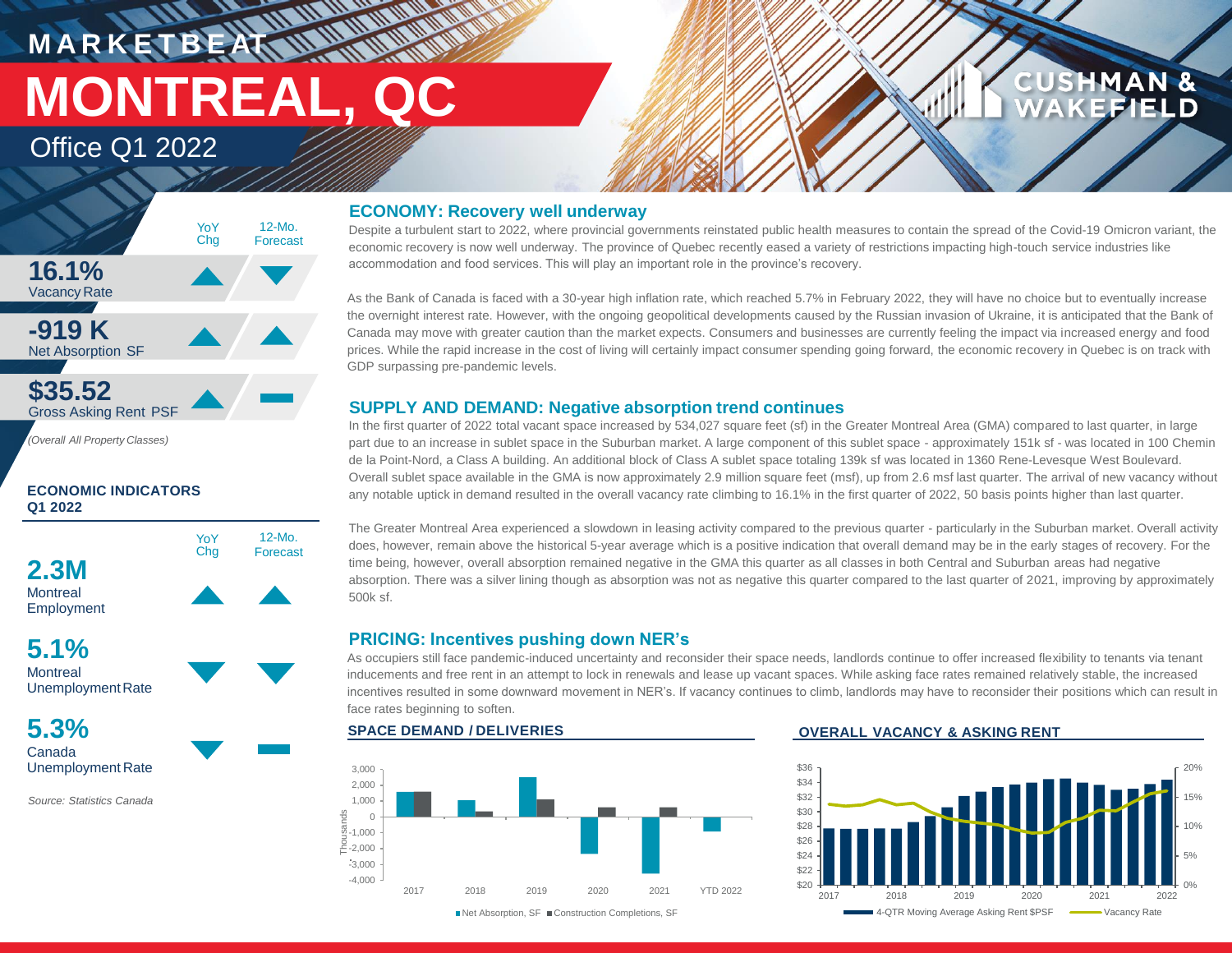## **M A R K E T B E AT**

# **MONTREAL, QC** Office Q1 2022

**CUSHM** 

**ELD** 

## **MARKET STATISTICS**

| <b>SUBMARKET</b>             | <b>INVENTORY</b><br>(SF) | <b>SUBLET</b><br><b>VACANT</b><br>(SF) | <b>DIRECT</b><br><b>VACANT (SF)</b> | <b>OVERALL</b><br><b>VACANCY RATE</b> | <b>CURRENT QTR</b><br><b>OVERALL NET</b><br><b>ABSORPTION</b> | <b>YTD OVERALL</b><br><b>ABSORPTION (SF)</b> | <b>YTD LEASING</b><br><b>ACTIVITY (SF)</b> | <b>UNDER CNSTR</b><br>(SF) | <b>OVERALL AVG</b><br><b>ASKING RENT</b><br>(ALL CLASSES)* | <b>OVERALL AVG</b><br><b>ASKING RENT</b><br>$(CLASS A)*$ |
|------------------------------|--------------------------|----------------------------------------|-------------------------------------|---------------------------------------|---------------------------------------------------------------|----------------------------------------------|--------------------------------------------|----------------------------|------------------------------------------------------------|----------------------------------------------------------|
| <b>Financial Core</b>        | 22,061,570               | 419,250                                | 3,077,601                           | 15.9%                                 | $-19,299$                                                     | $-19,299$                                    | 232,371                                    | $\circ$                    | \$43.14                                                    | \$47.15                                                  |
| Downtown West                | 3,793,621                | 174,418                                | 543,385                             | 18.9%                                 | $-124, 124$                                                   | $-124, 124$                                  | 5,587                                      | 99,062                     | \$35.02                                                    | \$45.18                                                  |
| Downtown East                | 8,924,285                | 256.777                                | 743,840                             | 11.2%                                 | $-138,701$                                                    | $-138,701$                                   | 24,525                                     | $\circ$                    | \$35.92                                                    | \$47.88                                                  |
| Downtown South               | 11,831,262               | 263,189                                | 1,371,155                           | 13.8%                                 | $-98,307$                                                     | $-98,307$                                    | 148,763                                    | 1,480,000                  | \$49.72                                                    | \$52.66                                                  |
| Downtown Southwest           | 1,628,546                | 105,039                                | 177,679                             | 17.4%                                 | 10,257                                                        | 10,257                                       | 15,168                                     | 148,618                    | \$33.00                                                    | \$35.00                                                  |
| Old Montreal                 | 4,536,213                | 77.612                                 | 491,605                             | 12.5%                                 | 13,021                                                        | 13,021                                       | 47.621                                     | $\circ$                    | \$36.23                                                    | N/A                                                      |
| Westmount                    | 2,158,078                | 49,695                                 | 195,217                             | 11.3%                                 | $-52,535$                                                     | $-52,535$                                    | 29,615                                     | $\circ$                    | \$31.41                                                    | N/A                                                      |
| <b>Central Area</b>          | 54,933,575               | 1,345,980                              | 6,600,482                           | 14.5%                                 | $-409,688$                                                    | $-409,688$                                   | 503,650                                    | 1,727,680                  | \$42.59                                                    | \$48.76                                                  |
| Midtown East                 | 3,226,821                | 69,269                                 | 354,564                             | 13.1%                                 | 6,700                                                         | 6.700                                        | 18.325                                     | $\mathbf{0}$               | \$26.75                                                    | N/A                                                      |
| <b>Midtown Central</b>       | 6,544,518                | 312,316                                | 738,260                             | 16.1%                                 | $-72,026$                                                     | $-72,026$                                    | 53,288                                     | $\circ$                    | \$30.93                                                    | N/A                                                      |
| Midtown North                | 7,122,549                | 22.413                                 | 1,361,709                           | 19.4%                                 | $-26,547$                                                     | $-26,547$                                    | 16.460                                     | $\circ$                    | \$15.83                                                    | \$29.36                                                  |
| Décarie CDN                  | 3,055,691                | 56,552                                 | 462,115                             | 17.0%                                 | $-24,555$                                                     | $-24,555$                                    | 22,657                                     | 340,000                    | \$25.49                                                    | \$31.06                                                  |
| Midtown West                 | 1.431.844                | 2.211                                  | 192,708                             | 13.6%                                 | $-24,550$                                                     | $-24,550$                                    | 17.345                                     | $\circ$                    | \$19.50                                                    | N/A                                                      |
| Midtown South                | 1,097,479                | 116,767                                | 44,078                              | 14.7%                                 | $-4,016$                                                      | $-4,016$                                     | 427                                        | $\circ$                    | \$28.40                                                    | N/A                                                      |
| Île-des-Soeurs               | 1,423,649                | 202,784                                | 43,668                              | 17.3%                                 | $-208,986$                                                    | $-208,986$                                   | $\circ$                                    | $\circ$                    | N/A                                                        | N/A                                                      |
| Saint-Laurent                | 7,318,004                | 424,233                                | 1,348,943                           | 24.2%                                 | $-25,623$                                                     | $-25,623$                                    | 63,245                                     | $\circ$                    | \$27.89                                                    | \$30.29                                                  |
| <b>Midtown</b>               | 31,220,555               | 1,206,545                              | 4,546,045                           | 18.4%                                 | $-379,603$                                                    | $-379,603$                                   | 191,747                                    | 340,000                    | \$24.69                                                    | \$30.31                                                  |
| West Island                  | 2,885,581                | 100,255                                | 503,265                             | 20.9%                                 | 25,387                                                        | 25,387                                       | 23,918                                     | $\circ$                    | \$26.32                                                    | \$31.69                                                  |
| East End                     | 3,398,936                | 87.731                                 | 495,703                             | 17.2%                                 | $-29,926$                                                     | $-29,926$                                    | 3,854                                      | $\circ$                    | \$22.28                                                    | N/A                                                      |
| Laval                        | 4,413,157                | 110,936                                | 690,157                             | 18.2%                                 | $-105,096$                                                    | $-105,096$                                   | 13,175                                     | 333,938                    | \$28.72                                                    | \$28.59                                                  |
| South Shore                  | 5,645,492                | 80,284                                 | 702,716                             | 13.9%                                 | $-20,156$                                                     | $-20,156$                                    | 23,285                                     | 265,000                    | \$30.19                                                    | \$32.40                                                  |
| <b>Suburbs</b>               | 16,343,166               | 379,206                                | 2,391,841                           | 17.0%                                 | $-129,791$                                                    | $-129,791$                                   | 64,232                                     | 598,938                    | \$27.71                                                    | \$31.49                                                  |
| <b>Greater Montreal Area</b> | 102,497,296              | 2,931,731                              | 13,538,368                          | 16.1%                                 | -919 082                                                      | $-919082$                                    | 759,629                                    | 2,666, 618                 | \$35.52                                                    | \$43.34                                                  |

*\*Rental Rates reflect full service asking (Gross rent)*

## **KEY LEASE TRANSACTIONS Q1 2022**

| <b>PROPERTY</b>                       | <b>SUBMARKET</b>      | <b>TENANT</b>                                              | <b>RSF</b> | <b>TYPE</b>              |  |  |  |  |
|---------------------------------------|-----------------------|------------------------------------------------------------|------------|--------------------------|--|--|--|--|
| 400 Sainte-Croix avenue               | Saint-Laurent         | N/A                                                        | 30,750     | New Tenant               |  |  |  |  |
| 740 Notre-Dame Street West            | Downtown South        | N/A                                                        | 23.510     | Renewal                  |  |  |  |  |
| 800 René-Lévesque Boulevard West      | <b>Financial Core</b> | Economical Insurance                                       | 21,220     | Renewal                  |  |  |  |  |
| <b>KEY SALES TRANSACTIONS Q1 2022</b> |                       |                                                            |            |                          |  |  |  |  |
| <b>PROPERTY</b>                       | <b>SUBMARKET</b>      | <b>SELLER / BUYER</b>                                      | <b>SF</b>  | <b>PRICE/S PSF</b>       |  |  |  |  |
| 2001 McGill College Avenue            | <b>Financial Core</b> | Cominar REIT / Groupe Mach                                 | 510,000    | \$203,000 000 / \$398.00 |  |  |  |  |
| 491 Viger Avenue West                 | Downtown South        | Kevric Real Estate & PSP / Kevric Real Estate & Blackstone | 230,000    | \$147,000,000 / \$639.00 |  |  |  |  |
| 1100 Atwater Avenue                   | Downtown West         | Kevric Real Estate & PSP / Blackstone & Kevric Real Estate | 175,500    | \$84,000 000 / \$477.00  |  |  |  |  |